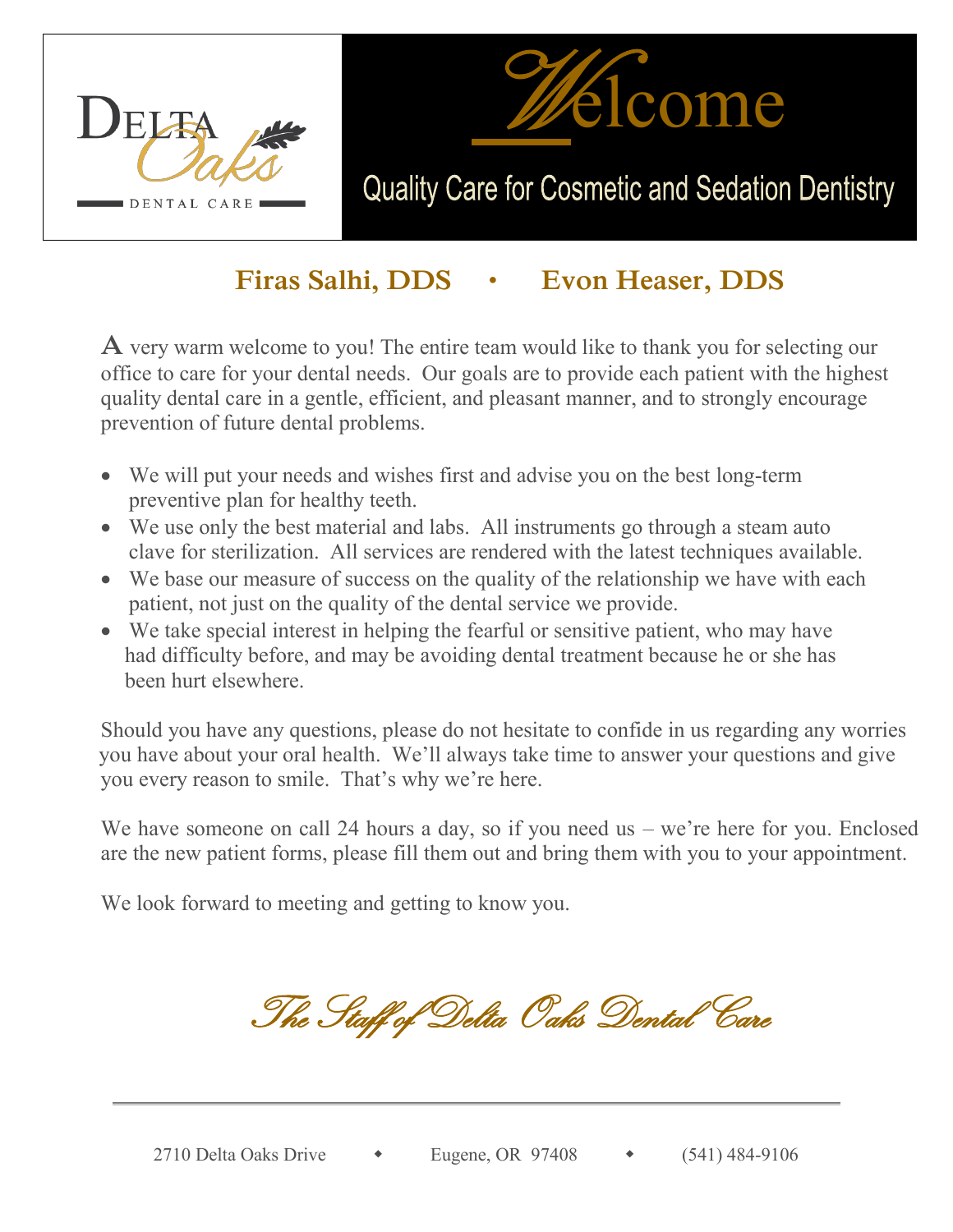



# Quality Care for Cosmetic and Sedation Dentistry

| PATIENT INFORMATION Today's Date:                                                                                                                                                                                                      | <b>RESPONSIBLE PARTY (IF, Other than Patient)</b>                     |  |  |  |  |  |  |
|----------------------------------------------------------------------------------------------------------------------------------------------------------------------------------------------------------------------------------------|-----------------------------------------------------------------------|--|--|--|--|--|--|
|                                                                                                                                                                                                                                        |                                                                       |  |  |  |  |  |  |
| Birthdate: $/$ / Soc. Sec. #: $-$                                                                                                                                                                                                      |                                                                       |  |  |  |  |  |  |
|                                                                                                                                                                                                                                        |                                                                       |  |  |  |  |  |  |
|                                                                                                                                                                                                                                        |                                                                       |  |  |  |  |  |  |
|                                                                                                                                                                                                                                        |                                                                       |  |  |  |  |  |  |
|                                                                                                                                                                                                                                        |                                                                       |  |  |  |  |  |  |
|                                                                                                                                                                                                                                        |                                                                       |  |  |  |  |  |  |
|                                                                                                                                                                                                                                        | PAYMENT IS DUE AT THE TIME SERVICES ARE RENDERED                      |  |  |  |  |  |  |
|                                                                                                                                                                                                                                        | Please circle your method of payment today;                           |  |  |  |  |  |  |
|                                                                                                                                                                                                                                        | CASH • CHECK • CREDIT CARD • CARE CREDIT                              |  |  |  |  |  |  |
| <b>Preferred Method of Receiving Appointment Confirmations</b>                                                                                                                                                                         |                                                                       |  |  |  |  |  |  |
| $\square$ PHONE                                                                                                                                                                                                                        |                                                                       |  |  |  |  |  |  |
| <b>Preferred Pharmacy:</b>                                                                                                                                                                                                             |                                                                       |  |  |  |  |  |  |
| PRIMARY INSURANCE INFORMATION                                                                                                                                                                                                          | <b>SECONDARY INSURANCE INFORMATION</b>                                |  |  |  |  |  |  |
| <b>SUBSCRIBER:</b> $\Box$ Self $\Box$ Other (Fill out below)                                                                                                                                                                           | <b>SUBSCRIBER:</b> $\Box$ Self $\Box$ Other (Fill out below)          |  |  |  |  |  |  |
|                                                                                                                                                                                                                                        |                                                                       |  |  |  |  |  |  |
|                                                                                                                                                                                                                                        |                                                                       |  |  |  |  |  |  |
|                                                                                                                                                                                                                                        |                                                                       |  |  |  |  |  |  |
|                                                                                                                                                                                                                                        |                                                                       |  |  |  |  |  |  |
|                                                                                                                                                                                                                                        |                                                                       |  |  |  |  |  |  |
|                                                                                                                                                                                                                                        |                                                                       |  |  |  |  |  |  |
|                                                                                                                                                                                                                                        |                                                                       |  |  |  |  |  |  |
|                                                                                                                                                                                                                                        |                                                                       |  |  |  |  |  |  |
|                                                                                                                                                                                                                                        |                                                                       |  |  |  |  |  |  |
|                                                                                                                                                                                                                                        |                                                                       |  |  |  |  |  |  |
|                                                                                                                                                                                                                                        | Is another member of your family or relative a patient at our office: |  |  |  |  |  |  |
|                                                                                                                                                                                                                                        |                                                                       |  |  |  |  |  |  |
| How did you hear about our office?<br><u> Letting and the contract of the contract of the contract of the contract of the contract of the contract of the contract of the contract of the contract of the contract of the contract</u> |                                                                       |  |  |  |  |  |  |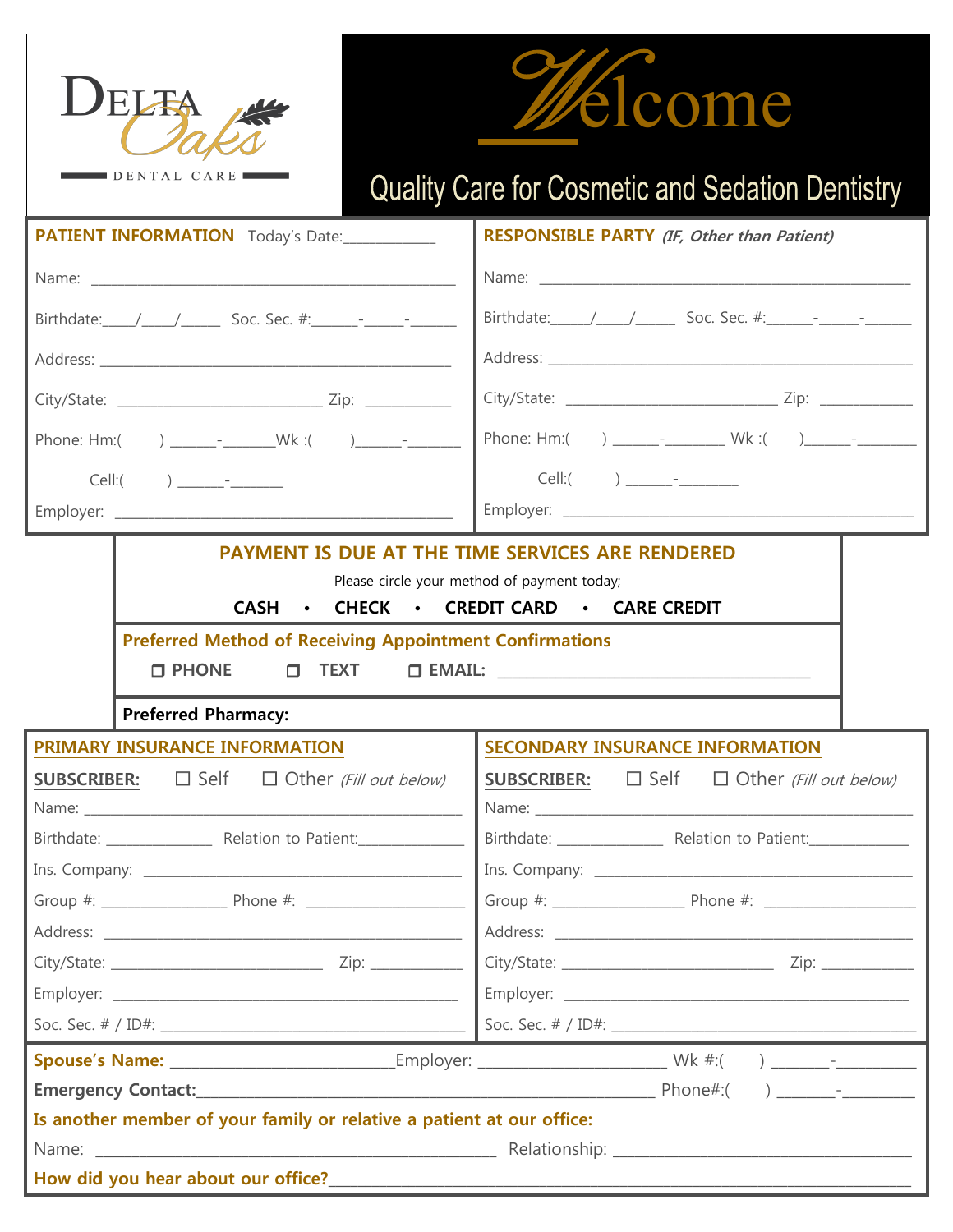#### **PATIENT CONSENT FOR TREATMENT**

- 1) I authorize the doctor / staff to take x-rays, study models, photographs and other diagnostic aids deemed appropriate by doctor to make a thorough diagnosis of my dental needs.
- 2) Upon such diagnosis, I authorize doctor to perform all recommended treatment mutually agreed upon by me and to employ such assistance as required to provide proper care.
- 3) I agree to the use of anesthetics, sedatives and other medication as necessary. I fully understand that using anesthetic agents embodies certain risks. I understand that I can ask for a complete recital of any complications.

#### **MEDICARE**

I understand that Delta Oaks Dental Care has **opted out of Medicare**. This should have little or no effect on me since Medicare does not cover most dental services. By opting out, neither I nor Delta Oaks Dental can bill Medicare for any dental services rendered.

#### **INSURANCE**

Insurance will be billed according to the billing / payment guideline of my primary insurance. I understand that as a courtesy, Delta Oaks Dental will submit insurance claims on my behalf; however, they do not guarantee any payment of benefits.

If my insurance coverage does not cover the estimated amount, I will be responsible for payment in full. Additionally, if I fail to provide accurate insurance information to the business office within 15 days of the date of service, I will be expected to pay the account in full and get reimbursed from my insurance carrier.

Deductibles, co-insurance, non-covered services (including pre-existing conditions), and services denied due to insurance eligibility is my responsibility. I authorize my insurance company(s) to pay Delta Oaks Dental Care all Insurance benefits for dental services rendered to me or members of my family.

#### **FINANCIAL AGREEMENT**

I agree to be responsible for payment of all services rendered on my behalf or my dependants. I **understand that payment is due at the time of service unless other arrangements have been made.** In the event that payments are not received by agreed upon dates, I understand that a 1 ½ % late charge (18% APR) may be added to my account.

#### **Additional Charges:**

- x I know that **I must call to cancel an appointment at least 24 hours** (1 day) before the time of the appointment. If I do not cancel and do not show up a charge will be assessed for time reserved and future appointments will need to be prepaid.
- I understand that delinquent accounts will be assigned to a credit reporting collection agency and I will be charged a \$100 collection fee.
- I understand that a \$25 fee will be charged to transfer records electronically.

#### **HIPPA**

#### **Release of Information:**

- I give consent to the doctor's or designated staff's use at Delta Oaks Dental Care to disclosure of any oral, written or electronic health records that are individually identifiable as mine for the purpose of carrying out my treatment, payment, referral to other healthcare professionals and healthcare operations. I understand that only the minimum amount of information necessary to provide quality care will be used or disclosed and that a notice fully outlining the protection of my personal health information is available.
- I would like a copy of this office's "Notice of Privacy Practices"? **□ Yes □ No** (If box is left un-checked, we will assume you do not want a copy)

**I acknowledge that I read English and have read and understood the contents of this form. I agree to adhere to the Above policies of Delta Oaks Dental Care**

 **\_\_\_\_\_\_\_\_\_\_\_\_\_\_\_\_\_\_\_\_\_\_\_\_\_\_\_\_\_\_\_\_\_\_\_\_\_\_\_\_\_\_ \_\_\_\_\_\_\_\_\_\_\_\_\_\_\_\_\_\_\_\_\_\_\_\_\_\_\_\_\_\_\_\_\_\_\_\_\_\_\_\_\_\_\_\_\_\_ \_\_\_\_\_\_\_\_\_\_\_\_\_**